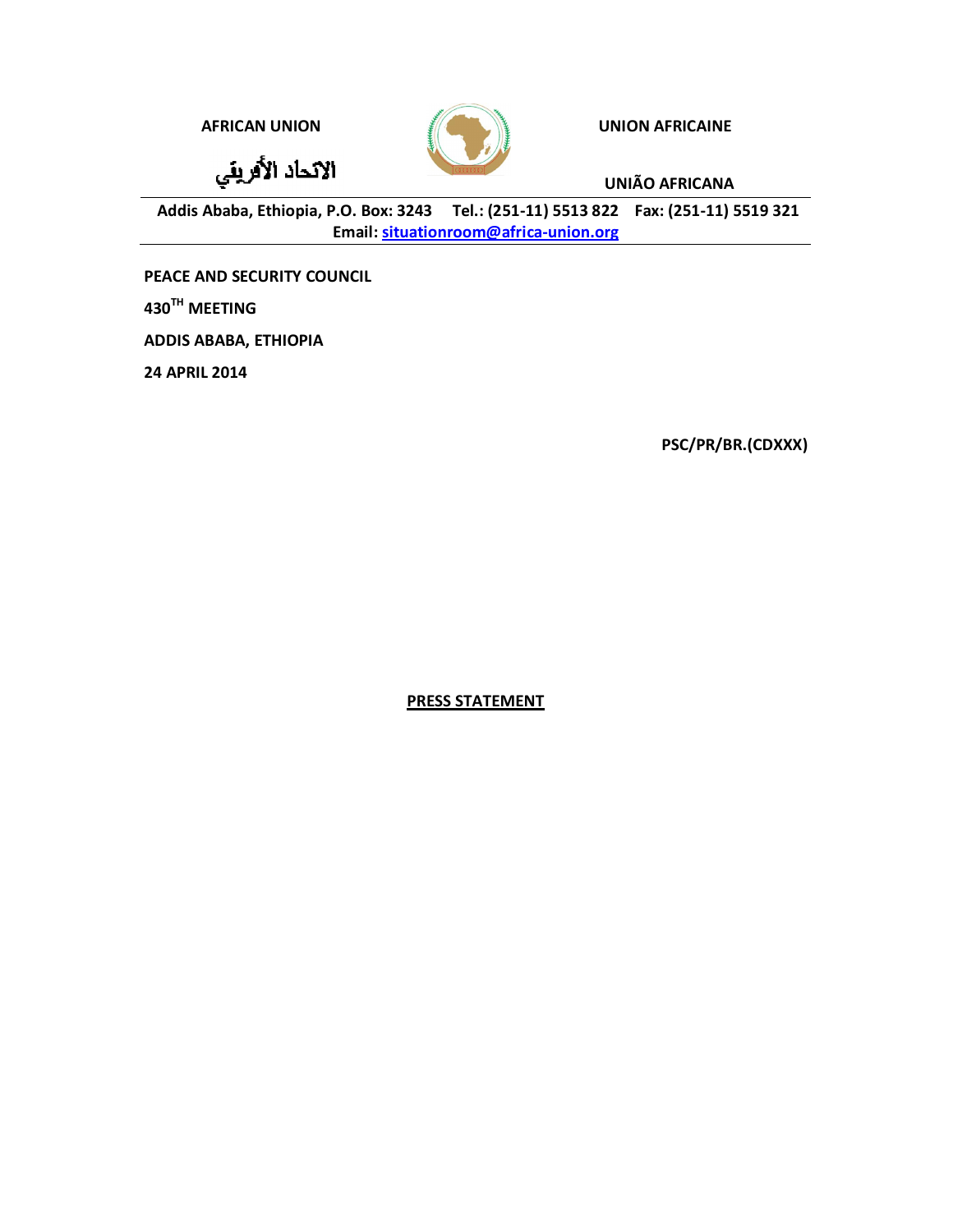## **PRESS STATEMENT**

The Peace and Security Council (PSC) of the African Union (AU), at its 430<sup>th</sup> meeting, held an open session, on 24 April 2014, devoted to the theme: "Silencing the Guns: Pre-requisites for Realising a Conflict-Free Africa by the Year 2020". Statements were made by AU Member States, non-African countries, bilateral and multilateral partners and international organization/institutions, as well as by civil society organisations (CSOs).

Participants and Council agreed on the need for rapid, appropriate and courageous response to early warnings on potential outbreaks of violent conflicts. In this context, they called for the further strengthening of all existing preventive diplomacy tools, including the Panel of the Wise and the Continental Early Warning System and to ensure quick response when the need arises. Participants underscored the importance of the African Peace and Security Architecture (APSA) and called for its full operationalization, particularly the African Standby Force and its Rapid Deployment Capability.

Participants and Council acknowledged the primary responsibility of the United Nations Security Council (UNSC) in maintaining international peace and security and stressed the need for enhancing the strategic partnership between the AU PSC and the UNSC. They also emphasized the importance of the partnership between Africa and the international community in effectively addressing both current and emerging threats to peace and security on the continent. They nonetheless, stressed the primary responsibility of AU Member States in protecting their citizens and ensuring stability.

Participants and Council also emphasized the obligations of individuals and non-state actors to uphold the culture of peace and tolerance, as well as to refrain from actions that undermine peace and stability on the continent.

Participants and Council stressed the need for the identification and neutralisation of the root causes of violent conflicts. They called for common understanding, definition of, and response to, the root causes of violent conflicts so as to build consensus on the solutions required to comprehensively and effectively address them.

The importance of good governance, respect for human rights, popular participation and inclusivity was recognized. In this regard, there was a strong call for AU Member States to deepen the culture of democracy, accountability and good governance on the continent. Furthermore, they called on AU Member States that are yet to sign, ratify and domesticate existing AU legal frameworks and normative instruments, to do so, with a view to promoting durable peace and stability.

As a foundation for durable peace and stability, Member States were urged to redouble their efforts in economic development, ensure the well-being of their people and comprehensively address the problem of youth unemployment on the continent.